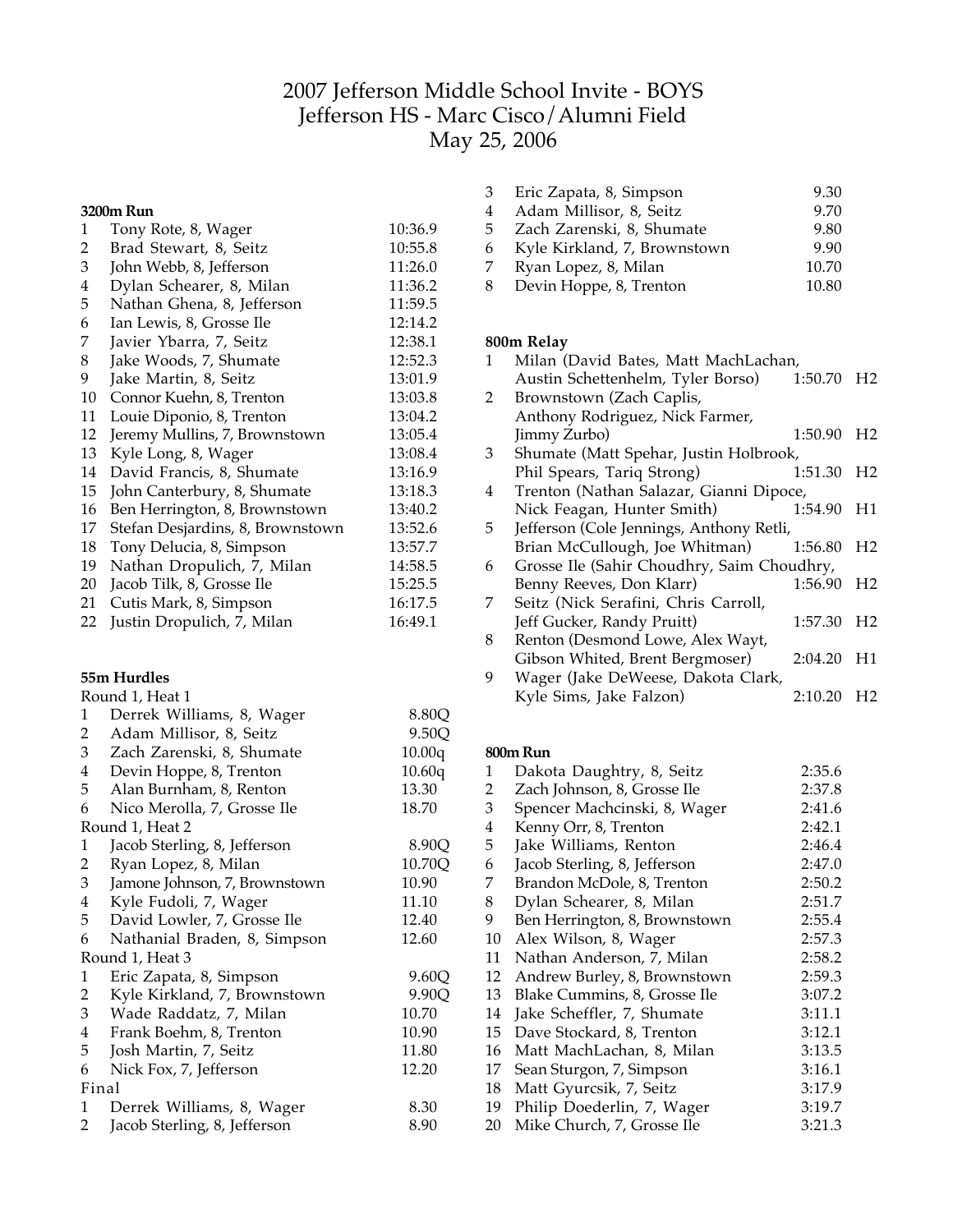| 21<br>22<br>23<br>24    | Anthony Diresta, 7, Brownstown<br>Jake Martin, 8, Seitz<br>John Canterbury, 8, Shumate<br>Shaun Novak, 8, Simpson | 3:23.3<br>3:32.3<br>3:39.5<br>3:48.7 |
|-------------------------|-------------------------------------------------------------------------------------------------------------------|--------------------------------------|
|                         | <b>1600m Run</b>                                                                                                  |                                      |
| 1                       | Tony Rote, 8, Wager                                                                                               | 4:59.7                               |
| 2                       | Brad Stewart, 8, Seitz                                                                                            | 5:05.1                               |
| 3                       | John Webb, 8, Jefferson                                                                                           | 5:05.5                               |
| $\overline{\mathbf{4}}$ | Jacob Sclater, 8, Trenton                                                                                         | 5:20.7                               |
| 5                       | Travis Salajan, 8, Renton                                                                                         | 5:22.1                               |
| 6                       | Nathan Ghena, 8, Jefferson                                                                                        | 5:45.6                               |
| 7                       | Dylan Miller, 7, Milan                                                                                            | 5:45.8                               |
| 8                       | Austin Stawowczyk, 8, Trenton                                                                                     | 5:47.4                               |
| 9                       | Ian Lewis, 8, Grosse Ile                                                                                          | 5:51.6                               |
| 10<br>11                | Robert Sword, 8, Brownstown<br>Mitchell Bielec, 8, Brownstown                                                     | 5:51.8                               |
| 12                      | Javier Ybarra, 7, Seitz                                                                                           | 5:55.6<br>5:58.5                     |
| 13                      | Zayde Wagner, 8, Trenton                                                                                          | 5:59.0                               |
| 14                      | Bryan White, 8, Wager                                                                                             | 5:59.6                               |
| 15                      | Jake Woods, 7, Shumate                                                                                            | 6:05.7                               |
| 16                      | Avery Leclerc, 8, Seitz                                                                                           | 6:09.5                               |
| 17                      | David Francis, 8, Shumate                                                                                         | 6:12.4                               |
| 18                      | Corey Scott, 8, Milan                                                                                             | 6:20.9                               |
| 19                      | Dan Fick, 8, Milan                                                                                                | 6:26.6                               |
| 20                      | Andy Dixon, 7, Grosse Ile                                                                                         | 6:33.9                               |
| 21                      | Brandon Cole, 8, Shumate                                                                                          | 6:34.2                               |
| 22                      | Tony Delucia, 8, Simpson                                                                                          | 6:59.1                               |
| 23                      | David Lowler, 7, Grosse Ile                                                                                       | 7:00.3                               |
| 24                      | John Kaul, 7, Brownstown                                                                                          | 7:06.1                               |
| 25                      | Kyle Sims, 7, Wager                                                                                               | 7:09.7                               |
| 26                      | Cutis Mark, 8, Simpson                                                                                            | 7:42.7                               |
|                         | 100m Dash                                                                                                         |                                      |
|                         | Round 1, Heat 1                                                                                                   |                                      |
| $\mathbf{1}$            | Mike Fisher, 8, Jefferson                                                                                         | 12.90Q                               |
| 2                       | Greg Filby, 7, Renton                                                                                             | 12.91Q                               |
| 3                       | Nick Serafini, 8, Seitz                                                                                           | 13.20q                               |
| $\overline{\mathbf{4}}$ | Kevin Cannon, 7, Milan                                                                                            | 13.60                                |
| 5                       | Cedric DeWeese, 8, Wager                                                                                          | 13.80                                |
| 6                       | Hassan Choudhry, 7, Grosse Ile                                                                                    | 17.90                                |
|                         | Round 1, Heat 2                                                                                                   |                                      |
| 1                       | Irvin Getty, 7, Trenton                                                                                           | 12.60Q<br>13.10Q                     |
| $\overline{c}$<br>3     | Nate Hickman, 8, Shumate<br>Austin Grant, 8, Wager                                                                | 13.20q                               |
| $\overline{\mathbf{4}}$ | Zachary Carter, 8, Jefferson                                                                                      | 13.30                                |
| 5                       | Julius Atkins, 7, Brownstown                                                                                      | 13.40                                |
| 6                       | Brandon Buijck, 7, Simpson                                                                                        | 16.00                                |
|                         | Round 1, Heat 3                                                                                                   |                                      |
| $\mathbf{1}$            | Jay Filkins, 8, Seitz                                                                                             | 12.60Q                               |
| $\overline{c}$          | Danny Gonzalez, 8, Milan                                                                                          | 12.70Q                               |
| 3                       | Nick Feagan, 8, Trenton                                                                                           | 13.40                                |
| $\overline{\mathbf{4}}$ | Justin Holbrook, 8, Shumate                                                                                       | 14.00                                |
| 5                       | Sean Sturgon, 7, Simpson                                                                                          | 14.30                                |
| 6                       | Tommy Whitaker, 7, Grosse Ile                                                                                     | 14.70                                |

| 12.7 |
|------|
| 12.7 |
| 12.8 |
| 12.8 |
| 13.1 |
| 13.3 |
| 13.7 |
| 14.1 |
|      |

### **400m Dash**

| 1                       | Dakota Daughtry, 8, Seitz     | 55.40    | H <sub>4</sub> |
|-------------------------|-------------------------------|----------|----------------|
| 2                       | Derrek Williams, 8, Wager     | 55.80    | H4             |
| 3                       | Zach Johnson, 8, Grosse Ile   | 58.60    | H4             |
| $\overline{\mathbf{4}}$ | Zach Woods, 8, Brownstown     | 60.30 H4 |                |
| 5                       | Tyler Borso, 8, Milan         | 61.20    | H4             |
| 6                       | Dequan Chambers, 8, Milan     | 61.30    | H <sub>3</sub> |
| 7                       | Charlie Debono, 7, Trenton    | 62.20    | H <sub>3</sub> |
| 8                       | Tariq Strong, 8, Shumate      | 62.50    | H <sub>4</sub> |
| 9                       | Tim Reeber, 7, Trenton        | 62.90    | H4             |
| 10                      | Nick Farmer, 7, Brownstown    | 63.30    | H <sub>3</sub> |
| 11                      | Cody Moore, 8, Jefferson      | 63.40    | H <sub>3</sub> |
| 12                      | Matt Streamer, 7, Trenton     | 64.00    | H <sub>2</sub> |
| 13                      | Rylan Lopez, 8, Milan         | 64.10    | H <sub>3</sub> |
| 14                      | Zach Rose, 8, Jefferson       | 64.70    | H <sub>3</sub> |
| 15                      | Saim Choudhry, 8, Grosse Ile  | 64.80    | H <sub>3</sub> |
| 16                      | Kyle Page, 8, Brownstown      | 64.90    | H <sub>4</sub> |
| 16                      | Mitchell Thomas, 8, Seitz     | 64.90    | H <sub>3</sub> |
| 18                      | Zach Zarenski, 8, Shumate     | 65.70    | H <sub>2</sub> |
| 19                      | Phil Spears, 8, Shumate       | 66.40    | H <sub>2</sub> |
| 20                      | Bryan Bergmooser, 8, Renton   | 66.90    | H <sub>2</sub> |
| 21                      | Marcel Pop, 8, Simpson        | 69.40    | H1             |
| 22                      | Kyle Fudoli, 7, Wager         | 73.30    | H <sub>2</sub> |
| 22                      | Jake Chessaron, 7, Grosse Ile | 73.30    | H1             |
| 24                      | Josh Martin, 7, Seitz         | 77.60    | H <sub>2</sub> |
| 25                      | Gibson Whited, Renton         | 77.90    | H <sub>2</sub> |
| 26                      | Josh Achinger, 8, Jefferson   | 79.10    | H1             |
| 27                      | Shaun Novak, 8, Simpson       | 85.20    | H1             |
| 28                      | Maverick Klotz, 7, Simpson    | 87.40    | H1             |

## **3200m Relay**

|    | Trenton (Jacob Sclater, Kenny Orr,         |         |
|----|--------------------------------------------|---------|
|    | Austin Stawowczyk, Brandon McDole) 10:15.7 |         |
| 2  | Renton (Jake Williams, Alex Wayt,          |         |
|    | Bryan Bergmooser, Travis Salajan)          | 10:19.9 |
| 3  | Milan (Dylan Schearer, Nathan Anderson,    |         |
|    | Dylan Miller, Wade Raddatz)                | 10:56.3 |
| 4  | Wager (Alex Wilson, Kyle Long,             |         |
|    | Steven Domingue, Philip Doederlin)         | 11:06.5 |
| 5. | Brownstown (Stefan Desjardins,             |         |
|    | Jeremy Mullins, Andrew Burley,             |         |
|    | Ben Herrington)                            | 11:14.5 |
| 6  | Shumate (David Francis, Brandon Cole,      |         |
|    | John Canterbury, Jake Scheffler)           | 11:28.7 |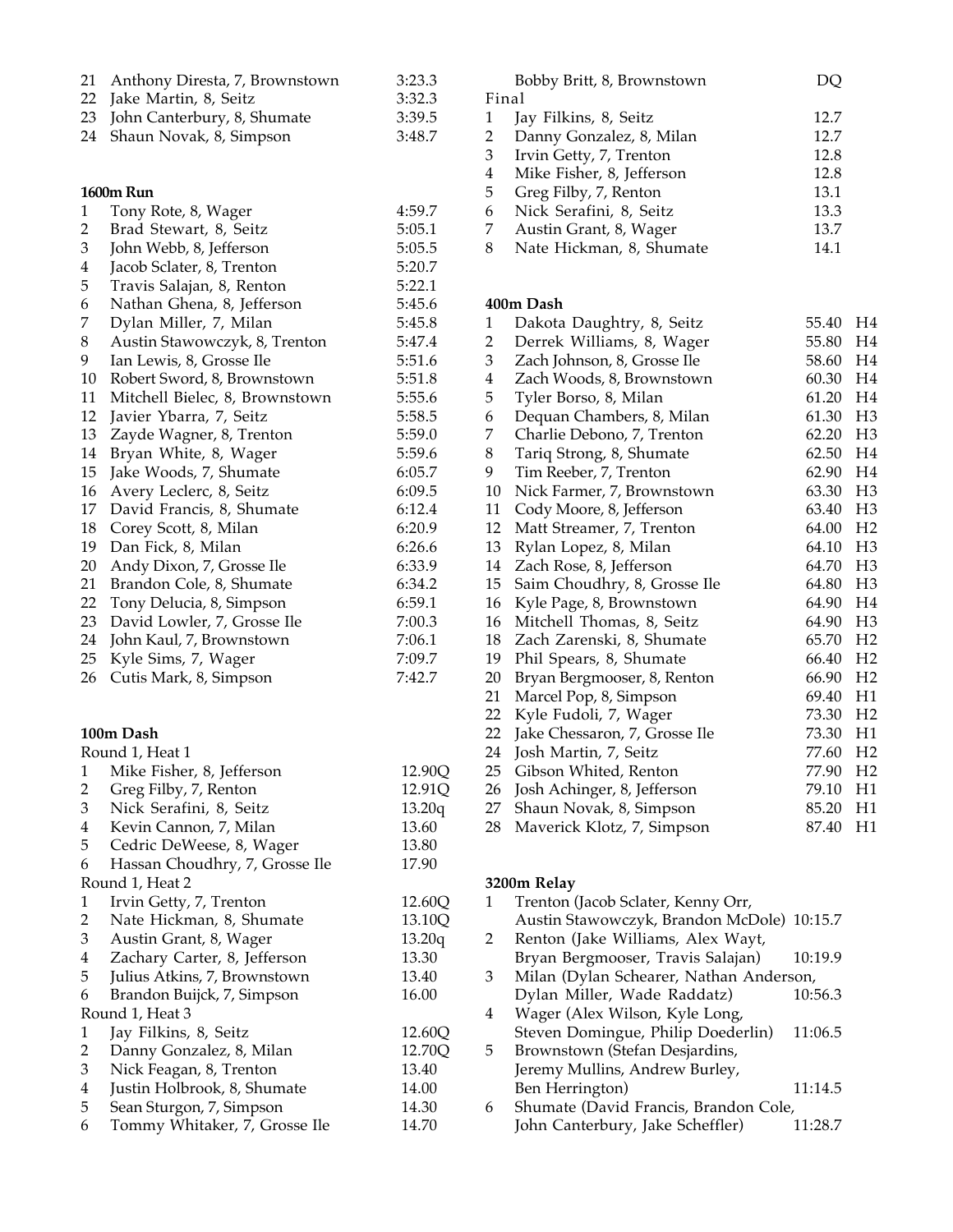|   | Seitz (Andy Biter, Luke Tobeler,                                                          |         |
|---|-------------------------------------------------------------------------------------------|---------|
|   | Matt Gyurcsik, Javier Ybarra)                                                             | 11:31.1 |
| 8 | Grosse Ile (Ian Lewis, Blake Cummins,                                                     |         |
|   | Andy Dixon, Jakub Fodor)                                                                  | 11:35.0 |
|   | $L_{\rm f}(t_{\rm max},t_{\rm max})$ (Mathem $C_{\rm max}$ in Deblem $V_{\rm end}$ but in |         |

9 Jefferson (Nathan Ghena, Robby Kuehnlein, Jake Kuehnlein, Josh Achinger) 12:35.0 Jake Kuehnlein, Josh Achinger)

### **70m Dash**

## Round 1, Heat 1

|                         | wana 1, ricac r              |       |
|-------------------------|------------------------------|-------|
| 1                       | Danny Gonzalez, 8, Milan     | 9.00Q |
| 2                       | Julius Atkins, 7, Brownstown | 9.40Q |
| 3                       | Austin Grant, 8, Wager       | 9.41  |
| $\overline{\mathbf{4}}$ | Tim Reeber, 7, Trenton       | 9.50  |
| 5                       | Desmond Lowe, 7, Renton      | 9.60  |
| 6                       | Bradon Buijck, 7, Simpson    | 11.20 |
|                         | Round 1, Heat 2              |       |
| $\mathbf{1}$            | Jay Filkins, 8, Seitz        | 9.00Q |
| $\overline{c}$          | Phil Spears, 8, Shumate      | 9.30Q |
| 3                       | Cole Jennings, 8, Jefferson  | 9.50  |
| 4                       | Cedric DeWeese, 8, Wager     | 9.60  |
| 5                       | Don Klarr, 8, Grosse Ile     | 9.90  |
| 6                       | Sean Sturgon, 7, Simpson     | 10.20 |
| 7                       | Tyler Stafford, 7, Renton    | 11.90 |
|                         | Round 1, Heat 3              |       |
| $\mathbf{1}$            | Bobby Britt, 8, Brownstown   | 8.70Q |
| $\overline{c}$          | Mike Fisher, 8, Jefferson    | 9.00Q |
| 3                       | David Bates, 8, Milan        | 9.10q |
| 4                       | Nick Serafini, 8, Seitz      | 9.20q |
| 5                       | Nate Hiske, 8, Trenton       | 9.30  |
| 6                       | Tyler Deskins, 8, Shumate    | 10.00 |
| 7                       | Mike Church, 7, Grosse Ile   | 10.70 |
| Final                   |                              |       |
| $\mathbf{1}$            | Bobby Britt, 8, Brownstown   | 8.8   |
| 2                       | Danny Gonzalez, 8, Milan     | 8.9   |
| 3                       | David Bates, 8, Milan        | 9.0   |
| 4                       | Jay Filkins, 8, Seitz        | 9.1   |
| 5                       | Mike Fisher, 8, Jefferson    | 9.2   |
| 6                       | Phil Spears, 8, Shumate      | 9.4   |
| 7                       | Julius Atkins, 7, Brownstown | 9.5   |
| 8                       | Nick Serafini, 8, Seitz      | 9.6   |
|                         |                              |       |

## **200m Hurdles**

| 1  | Derrek Williams, 8, Wager     | 27.20 | H <sub>3</sub> |
|----|-------------------------------|-------|----------------|
| 2  | Eric Zapata, 8, Simpson       | 28.80 | H <sub>3</sub> |
| 3  | Joe Whitman, 8, Jefferson     | 29.70 | H <sub>3</sub> |
| 4  | Kyle Kirkland, 7, Brownstown  | 30.70 | H <sub>3</sub> |
| 5  | Adam Millisor, 8, Seitz       | 31.50 | H <sub>2</sub> |
| 6  | Joseph Galea, 7, Brownstown   | 31.51 | H <sub>2</sub> |
| 7  | Zach Zarenski, 8, Shumate     | 31.70 | H <sub>3</sub> |
| 8  | Ryan Lopez, 8, Milan          | 32.10 | H <sub>3</sub> |
| 9  | Zach Rose, 8, Jefferson       | 33.30 | H <sub>3</sub> |
| 10 | Tevyn Cole, 8, Milan          | 33.40 | H1             |
| 11 | Matt Streamer, 7, Trenton     | 33.60 | H <sub>2</sub> |
| 12 | Jamone Johnson, 7, Brownstown | 33.70 | H <sub>2</sub> |
| 13 | Devin Hoppe, 8, Trenton       | 33.80 | H <sub>1</sub> |
|    |                               |       |                |

| 14 Kyle Fudoli, 7, Wager         | 34.40 H1             |      |
|----------------------------------|----------------------|------|
| 15 Ryan Cureton, 8, Seitz        | 34.70 H1             |      |
| 16 Frank Boehm, 8, Trenton       | 35.20 H <sub>2</sub> |      |
| 17 Jakub Fodor, 8, Grosse Ile    | 35.60 H <sub>2</sub> |      |
| 18 Wade Raddatz, 7, Milan        | 35.80 H1             |      |
| 19 Nathanial Braden, 8, Simpson  | 36.00 H <sub>2</sub> |      |
| 20 Josh Martin, 7, Seitz         | 36.20 H <sub>2</sub> |      |
| 20 Tommy Whitaker, 7, Grosse Ile | 36.20                | - H1 |
| 22 Benny Reeves, 7, Grosse Ile   | 37.50                | - H1 |
| 23 Nick Fox, 7, Jefferson        | 38.00                | - H1 |
|                                  |                      |      |

### **200m Dash**

| 1                       | Dakota Daughtry, 8, Seitz      | 25.10    | H <sub>4</sub> |
|-------------------------|--------------------------------|----------|----------------|
| 2                       | Irvin Getty, 7, Trenton        | 25.80    | H4             |
| 3                       | Danny Gonzalez, 8, Milan       | 25.90    | H <sub>4</sub> |
| $\overline{\mathbf{4}}$ | Petar Raskovich, 8, Grosse Ile | 26.40    | H <sub>4</sub> |
| 5                       | Nate LaBonte, 8, Shumate       | 26.60    | H <sub>4</sub> |
| 6                       | Jeremy Newhouse, 8, Brownstown | 26.70    | H <sub>3</sub> |
| 7                       | Anthony Retli, 8, Jefferson    | 27.00    | H <sub>4</sub> |
| 8                       | Travis Leonard, 8, Jefferson   | 27.10    | H <sub>4</sub> |
| 9                       | Greg Filby, Renton             | 27.50    | H <sub>4</sub> |
| 10                      | Zachary Carter, 8, Jefferson   | 28.10    | H <sub>2</sub> |
| 11                      | Zach Caplis, 8, Brownstown     | 28.20    | H <sub>3</sub> |
| 12                      | Sahir Choudhry, 8, Grosse Ile  | 28.21    | H <sub>3</sub> |
| 13                      | Matt Spehar, 8, Shumate        | 28.60    | H <sub>3</sub> |
| 13                      | Colton Cortis, 7, Seitz        | 28.60    | H <sub>2</sub> |
| 15                      | Gianni Dipoce, 8, Trenton      | 28.61    | H <sub>2</sub> |
| 16                      | Cedric DeWeese, 8, Wager       | 28.70    | H <sub>3</sub> |
| 17                      | Mitchell Thomas, 8, Seitz      | 28.80    | H <sub>3</sub> |
| 17                      | William Moreagne, Brownstown   | 28.80    | H1             |
| 19                      | Kevin Cannon, 7, Milan         | 28.90    | H <sub>2</sub> |
| 20                      | Marcel Pop, 8, Simpson         | 29.20    | H2             |
| 21                      | Matt MachLachan, 7, Milan      | 29.30    | H <sub>2</sub> |
| 22                      | Sebastian Payne, 8, Wager      | 30.30    | H <sub>2</sub> |
| 23                      | Philip Doederlin, 7, Wager     | 32.40    | H1             |
| 24                      | Brandon Buijck, 7, Simpson     | 32.70 H1 |                |
| 25                      | Nick McGee, 7, Grosse Ile      | 36.40    | H1             |
| 26                      | Maverick Klotz, 7, Simpson     | 36.60    | H1             |

## **1600m Relay**

|   | 1   | Brownstown (Jimmy Zurbo, Nick Farmer,      |         |  |
|---|-----|--------------------------------------------|---------|--|
|   |     | Zach Woods, Kyle Page)                     | 4:10.00 |  |
|   | 32  | Grosse Ile (Sahir Choudhry, Saim Choudhry, |         |  |
| 3 |     | Petar Raskovich, Zach Johnson)             | 4:14.70 |  |
| 3 | - 3 | Jefferson (Cody Moore, Zach Rose,          |         |  |
| 3 |     | Jacob Sterling, John Webb)                 | 4:16.40 |  |
|   | 24  | Renton (Travis Salajan, Alex Wayt,         |         |  |
| 2 |     | Jake Williams, Greg Filby)                 | 4:17.00 |  |
|   | 3 5 | Wager                                      | 4:17.40 |  |
|   | 36  | Trenton                                    | 4:21.30 |  |
|   | 37  | Seitz                                      | 4:36.00 |  |
| 1 | 8   | Milan                                      | 4:49.70 |  |
| 2 |     |                                            |         |  |
|   |     |                                            |         |  |